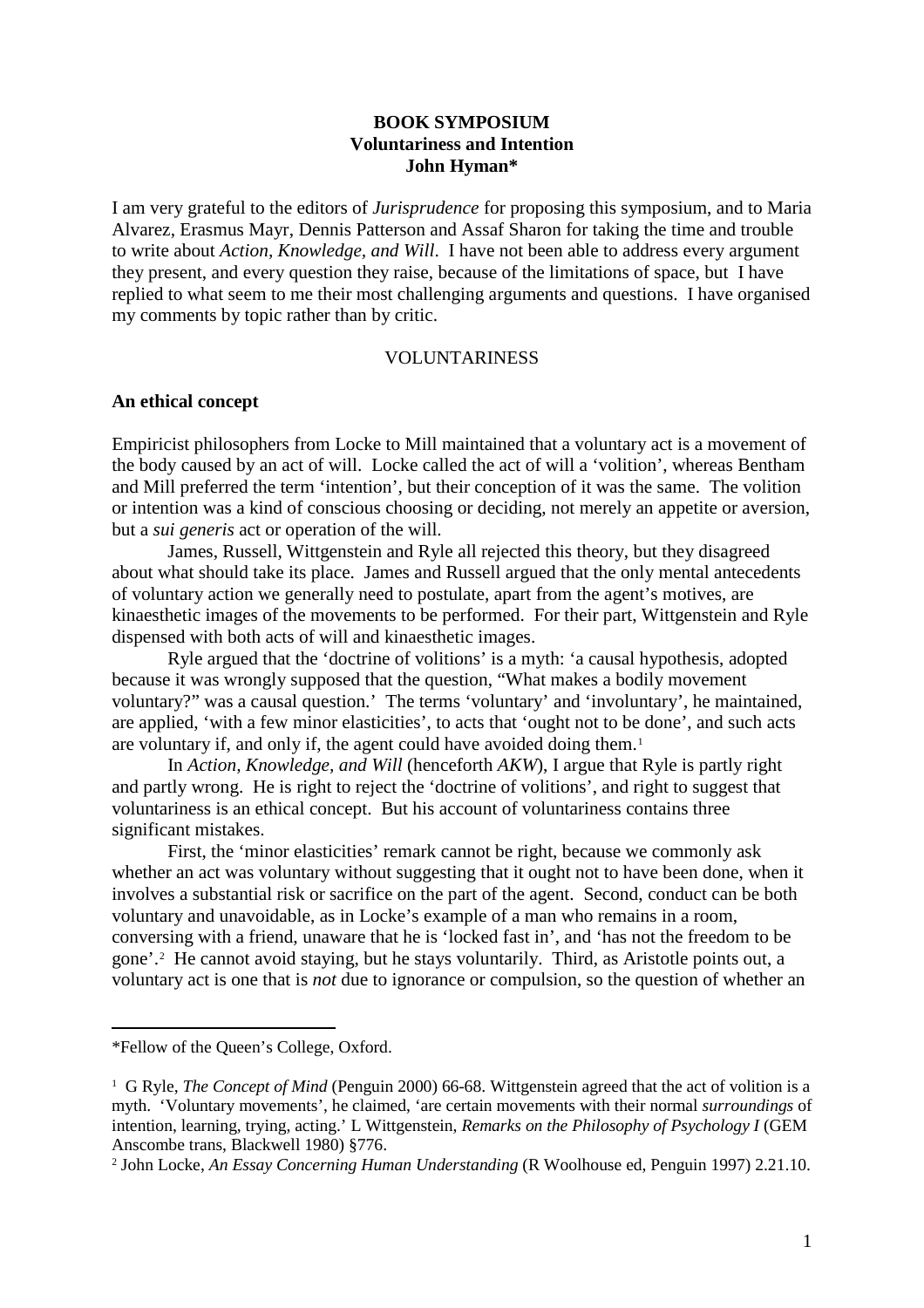act is voluntary *is* a causal question, although what makes it voluntary is *not* having certain causes, so one could describe it as a causal question in a negative sense.

Why then was Ryle right in thinking that voluntariness is at root an ethical concept? To see why, ask what the connection is between ignorance and compulsion. Why are these very different conditions—one cognitive, the other causal—bound together in the idea of voluntariness? Aquinas's answer is that two powers are jointly exercised in voluntary action, cognition and appetite, and while ignorance prevents the cognitive contribution to voluntary action from occurring, as when Oedipus unwittingly kills his father, compulsion prevents the appetitive contribution from occurring, as when a man is sent into exile against his will. So when an act is involuntary, either the cognitive power or the appetitive power is 'excluded'.[3](#page-1-0)

But this is inconsistent with allowing (as Aristotle and Aquinas do) that there are cases of psychological compulsion, as when a man reveals secrets under torture.<sup>[4](#page-1-1)</sup> For in this kind of situation compulsion works *through* the appetitive power, rather than bypassing or excluding it. Aquinas is clearly right in thinking that ignorance and compulsion involve the cognitive and appetitive contributions to action respectively. But if we accept that there are cases of psychological compulsion, then even if the involuntariness of an act is sometimes explained by the 'exclusion' of cognition and appetite, this cannot be the whole story, and exclusion cannot be the key.

In *AKW*, I argue that the key is exculpation. The reason why ignorance and compulsion negate the voluntariness of an act is that they are normally exculpations. To be precise, they are exculpations unless they are themselves culpable, or result from culpable conduct by the agent. Hence, when we describe an act as 'voluntary' we imply that it was *not* due to factors that exculpate, factors that exclude guilt or free someone from blame. Aquinas states that the involuntary is a privation of the voluntary (*involuntarium est privatio voluntarii*).<sup>[5](#page-1-2)</sup> My view is the opposite: voluntariness is defined by negation. In Austin's terminology, 'involuntary' wears the trousers.<sup>[6](#page-1-3)</sup>

We can now see why Aquinas's idea about exclusion fails to explain why ignorance and compulsion negate the voluntariness of an act. For knowledge and desire can *either* be excluded *or* they can be manipulated or controlled by another, in ways that exculpate the agent. This is more obvious if we distinguish between unwittingness and deception (two forms of ignorance) and between physical force and coercion (two forms of compulsion). Aquinas thinks of unwittingness and force as excluding cognition and appetite respectively, but deception manipulates or controls cognition and coercion does the same to appetite.

So the foundation on which the concept of voluntariness rests is the immemorial principle that ignorance and compulsion are exculpating factors.[7](#page-1-4) That is why I say that

 $\overline{a}$ 

<span id="page-1-4"></span><sup>7</sup> Sharon doubts whether the principle that ignorance is an exculpation was as securely established in antiquity as I claim. He writes: 'Oedipus was ignorant of his familial relationship to Jocasta, and yet he bore the guilt of mating with his mother.' But this remark confuses guilt and pollution. As Dodds points out, Oedipus's incest certainly amounted to what Aristotle calls μεγάλη 'αμαρτία, but he acted without πονηρία and so (in Aristotle's terminology) it was a 'αμάρτημα, not an 'αδίκημα. Dodds also

<span id="page-1-0"></span><sup>3</sup> *Sententia Libri Ethicorum* 3.1.

<span id="page-1-1"></span><sup>4</sup> *EE* 1225a19-27, *NE* 1110a26.

<span id="page-1-2"></span><sup>5</sup> *Sententia Libri Ethicorum* 3.1.

<span id="page-1-3"></span><sup>&</sup>lt;sup>6</sup> It is usually thought, and I dare say usually rightly thought, that what one might call the affirmative use of a term is basic—that, to understand "*x*" we need to know what it is to be *x* or to be an *x*, and that knowing this apprises us of what it is not to be *x* or not to be an *x*. But with "real" it is the negative use which wears the trousers.' JL Austin, *Sense and Sensibilia* (GJ Warnock ed, OUP 1962) 70.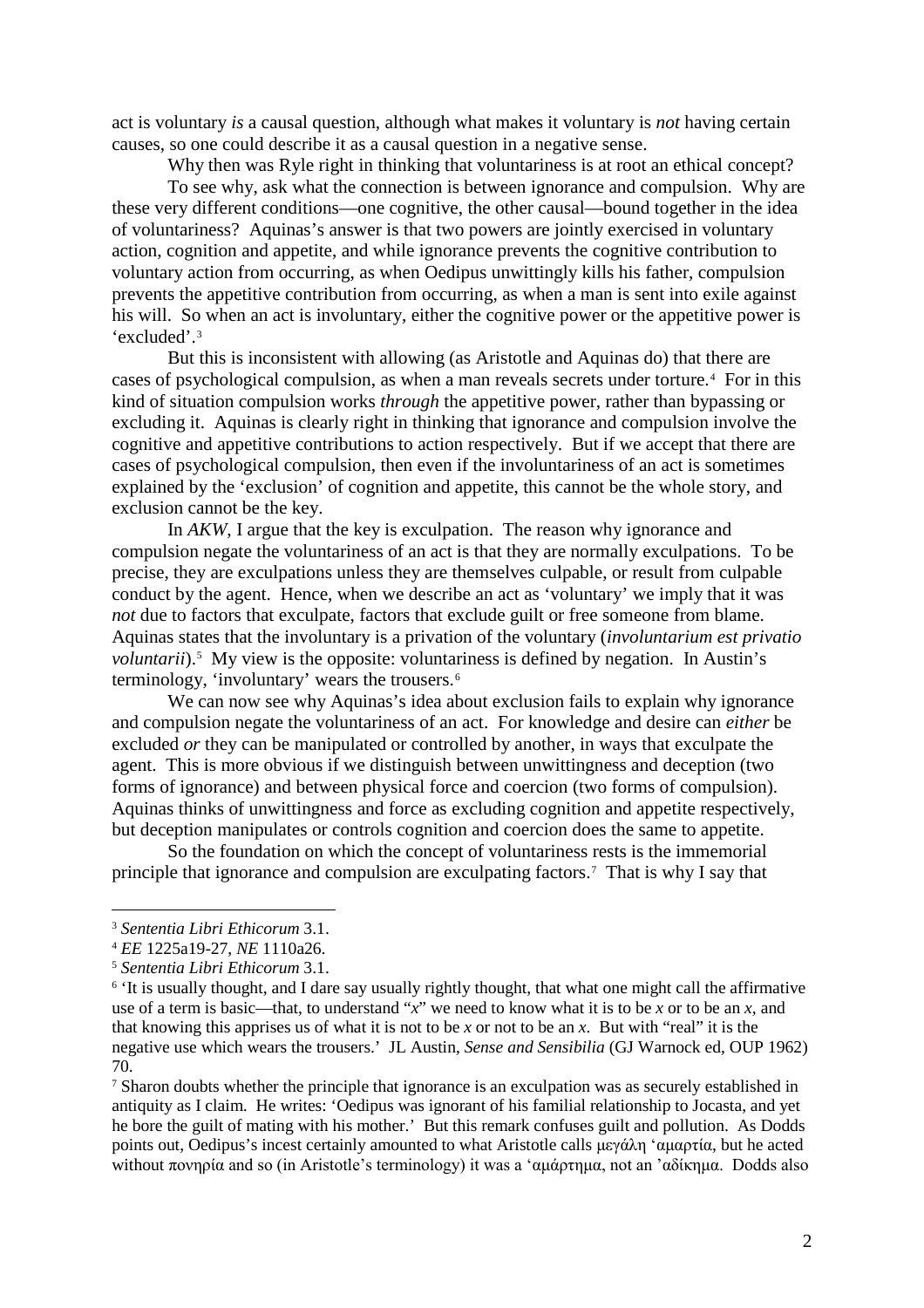voluntariness is an ethical rather than a purely psychological concept. Its basic function, I maintain, is to inform the appraisal of individual conduct, and in particular the assessment of innocence and guilt. Furthermore, it will sometimes be a matter of judgement whether, in a particular case, a threat is sufficiently grave to qualify as coercion, bearing in mind the value that is sacrificed by giving way.[8](#page-2-0) So the concept of voluntariness does not merely have an ethical function, its application is sometimes guided by a value judgement.

## **Coercion**

l

Alvarez disagrees. She maintains that 'the sort of compulsion that negates [voluntariness] depends, not on evaluation, but on literal choice: on whether the act was within the agent's control.' The concept of voluntariness, she concludes, can be relevant to ethical judgements, 'but it is doubtful that it is an ethical, as opposed to a psychological concept.' So she agrees with Ryle where I disagree with him, about the definition of voluntariness; and she disagrees with Ryle where I agree with him, about the ethical character of the concept. However, in her comments on *AKW* she does not defend the claim that 'literal choice' is necessary for voluntariness.[9](#page-2-1) She focuses on whether it is sufficient.

In *AKW* I argue that 'literal choice' is not sufficient for voluntariness, on the grounds that a sufficiently grave threat—such as a threat of death or serious personal injury—can negate the voluntariness of an act, even if the agent was capable of choosing not to submit.[10](#page-2-2)  If that is right, there are forms of compulsion that fall short of main force, and are not so debilitating that the victim loses the ability to resist. This is exactly what we should expect, if the point of describing an act as 'voluntary' is to say that it was *not* due to factors that exculpate, since duress is such a factor.

However, according to Alvarez, an act that is done under duress *is* done voluntarily, as long as the person threatened is capable of choosing to resist, so that she has a 'literal choice', and the act is 'within her control'. Alvarez argues that duress 'qualifies' the voluntariness of an act, but does not negate it. Quoting Aristotle, she writes as follows:

mentions that if Oedipus had been tried for parricide by an Athenian court, he would have been acquitted. (ER Dodds, 'On Misunderstanding the *Oedipus Rex*' in *The Ancient Concept of Progress* [OUP 1973] 67 & 71.) Sharon's comments about the Old Testament concept of guilt seem to me mistaken for the same reason. See D Daube, *The Deed and the Doer in the Bible* (Templeton 2008) ch 3, esp 71-72, where the material in *Leviticus* Sharon mentions is discussed.

<span id="page-2-0"></span><sup>8</sup> Aristotle acknowledges this in the Eudemian Ethics: *EE* 1225a15-19.

<span id="page-2-1"></span><sup>9</sup> She discusses this elsewhere: see M Alvarez, 'Actions, Thought-Experiments and the "Principle of Alternate Possibilities"' (2009) 87 *Australasian Journal of Philosophy*.

<span id="page-2-2"></span><sup>&</sup>lt;sup>10</sup> I did not propose a test to determine whether a threat is grave enough to negate the voluntariness of an act in *AKW*, because it was sufficient, for my purposes, to prove that there are forms of compulsion that fall short of main force, and do not render a person incapable of resisting. But Sharon points out, quite rightly, that the idea of a 'sufficiently grave threat' is 'terribly vague', adding 'We may ask of a philosophical theory to at least provide us with some criteria'. The difficulty in devising a fair test is that in order to be fair, it must take the individual's powers of resistance into consideration, but in order to be a test, it must supply a standard with which his conduct in the particular situation can be compared. The idea of a threat that would prevent resistance by a person of reasonable resolution may be a good starting point, but if we adopt it, it will remain a delicate task to decide how far to relativize a test of this kind, to an individual's age, mental capacity etc.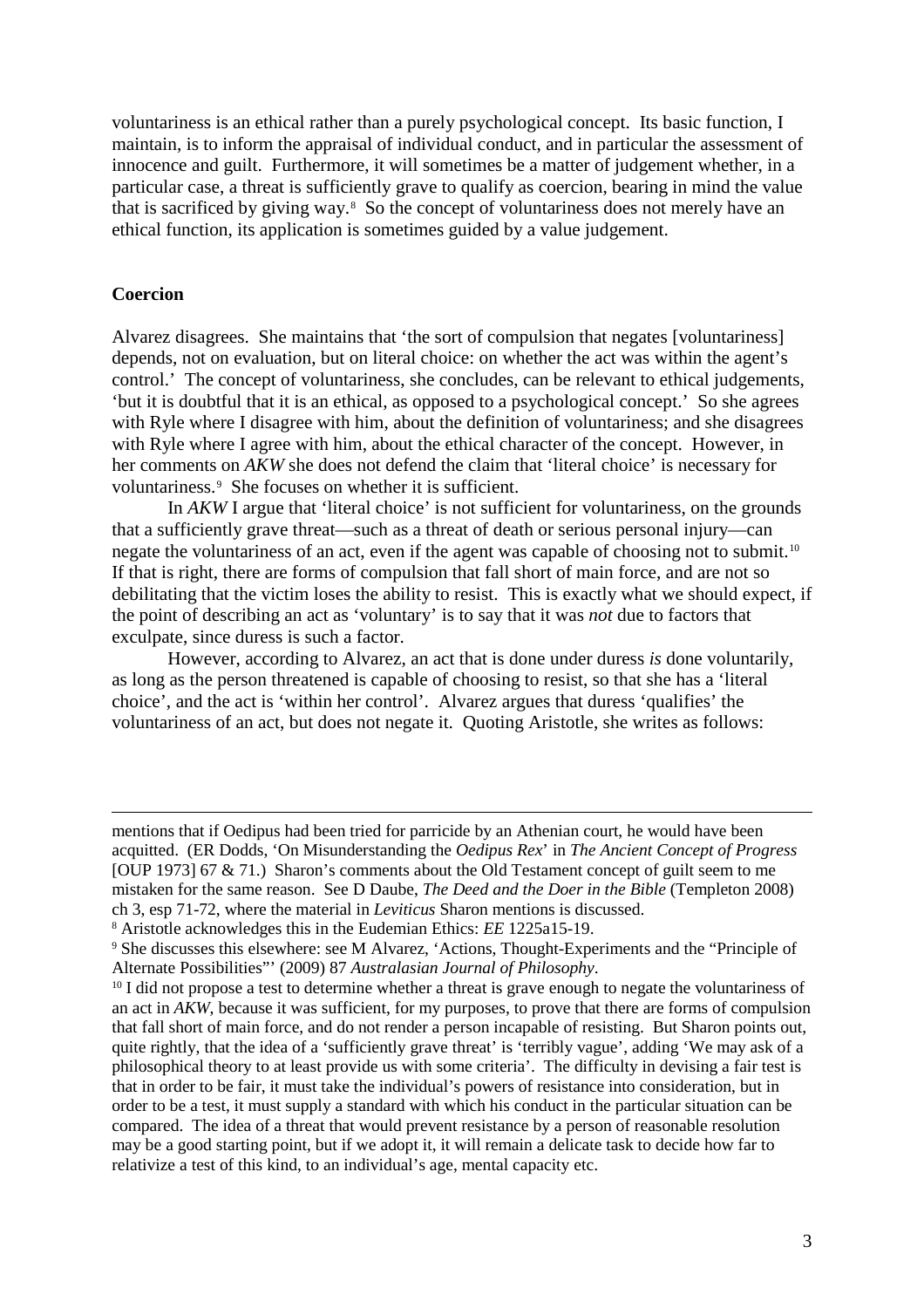some acts are 'mixed, but are more like voluntary actions'; they are mixed because in the abstract, that is, independently of the circumstances in which they are done, 'noone would choose such an act in itself'.

Duress, she claims 'exculpates because it qualifies voluntariness (it makes the act "mixed voluntary")'. But with this qualification, the act *is* voluntary, since the agent can choose to face down the threat, however difficult or costly this might be, and an act is voluntary if the agent is 'literally able to choose' to do it or not do it. She calls this the 'literal choice view', because of a remark by Hart and Honoré: 'The person threatened is literally able to choose whether to act as instructed or suffer the threatened harm, so that a choice exists.'<sup>[11](#page-3-0)</sup>

Although Alvarez says that she is following Aristotle, her view is not in fact the same as his. Aristotle does not explain voluntariness in terms of choice. Remember, Aristotle maintains that we can describe the behaviour of animals and small children as voluntary, but he denies that we can talk about choice here, on the grounds that animals and small children lack the ability to reason. His position is actually that an act is involuntary if the agent 'contributes nothing' to it, but as long as the origin of the motion of his body is in the agent himself, it is up to the agent whether to do the act or not, and so it is voluntary.<sup>[12](#page-3-1)</sup> In effect, Aristotle applies the distinction he draws in the *Physics* between 'natural' and 'violent' motion to behaviour, voluntary action being 'natural', and involuntary action being 'violent' or 'forced'.

This means that according to Aristotle, an act that is done under duress, such as when a man complies with an order to do a shameful act because his family are being held hostage, or out of necessity, such as when a captain throws his cargo overboard during a storm in order to avoid capsizing, is voluntary. Indeed, he says this explicitly in the latter case. So why does he also say that acts of these kinds are involuntary 'in the abstract', and that they contain an admixture of involuntariness?[13](#page-3-2)

Meyer suggests that this may be a 'concession', which Aristole makes to 'accommodate (or at any rate acknowledge)' the fact that it was normal to describe the agent in these kinds of circumstances as acting  $ak\bar{o}n$ <sup>14</sup> But whether or not that is the right answer, the fact that noone would do a shameful act—e.g. betray a friend—for its own sake cannot explain why duress is an exculpation. For if an act that is done under duress were free from blame *for this reason*, the same act would also be free from blame if it was done because of a large bribe, since in both cases it is *ex hypothesis* an act no one would choose 'independently of the circumstances in which they are done'.[15](#page-3-4)

Perhaps that is why Aristotle does not explain why duress can be an exculpation in this way. Instead, he says that it exculpates when it makes doing the act the right thing to do, in which case it is a justification rather than an excuse, or when resistance is beyond human nature, as in the example mentioned earlier where someone reveals secrets under torture. This position cannot be faulted on logical grounds, but it is hardline. Our view today, at least the view that is implicit in the way duress is treated in the courts, is that a sufficiently dire threat can *either* justify doing an act, if giving way is a lesser evil than resisting, *or* excuse doing it *without its ceasing to be wrongdoing*, even if the agent was 'literally able to choose'.

<span id="page-3-0"></span><sup>11</sup> HLA Hart and AM Honoré, *Causation in the Law* (2nd edn, OUP 1985) 157.

<span id="page-3-1"></span><sup>12</sup> *NE* 1110a4, 1110a15-18.

<span id="page-3-2"></span><sup>13</sup> *NE* 1110a18.

<span id="page-3-3"></span><sup>14</sup> Susan Suavé Meyer, 'Aristotle on the Voluntary' in R Kraut (ed), *The Blackwell Guide to Aristotle's Nicomachean Ethics* (Blackwell 2006) 147; see also Meyer, *Aristotle on Moral Responsibility* (Blackwell 1993) ch 4.

<span id="page-3-4"></span><sup>&</sup>lt;sup>15</sup> See Anthony Kenny, *Aristotle's Theory of the Will* (Duckworth 1979) 32f.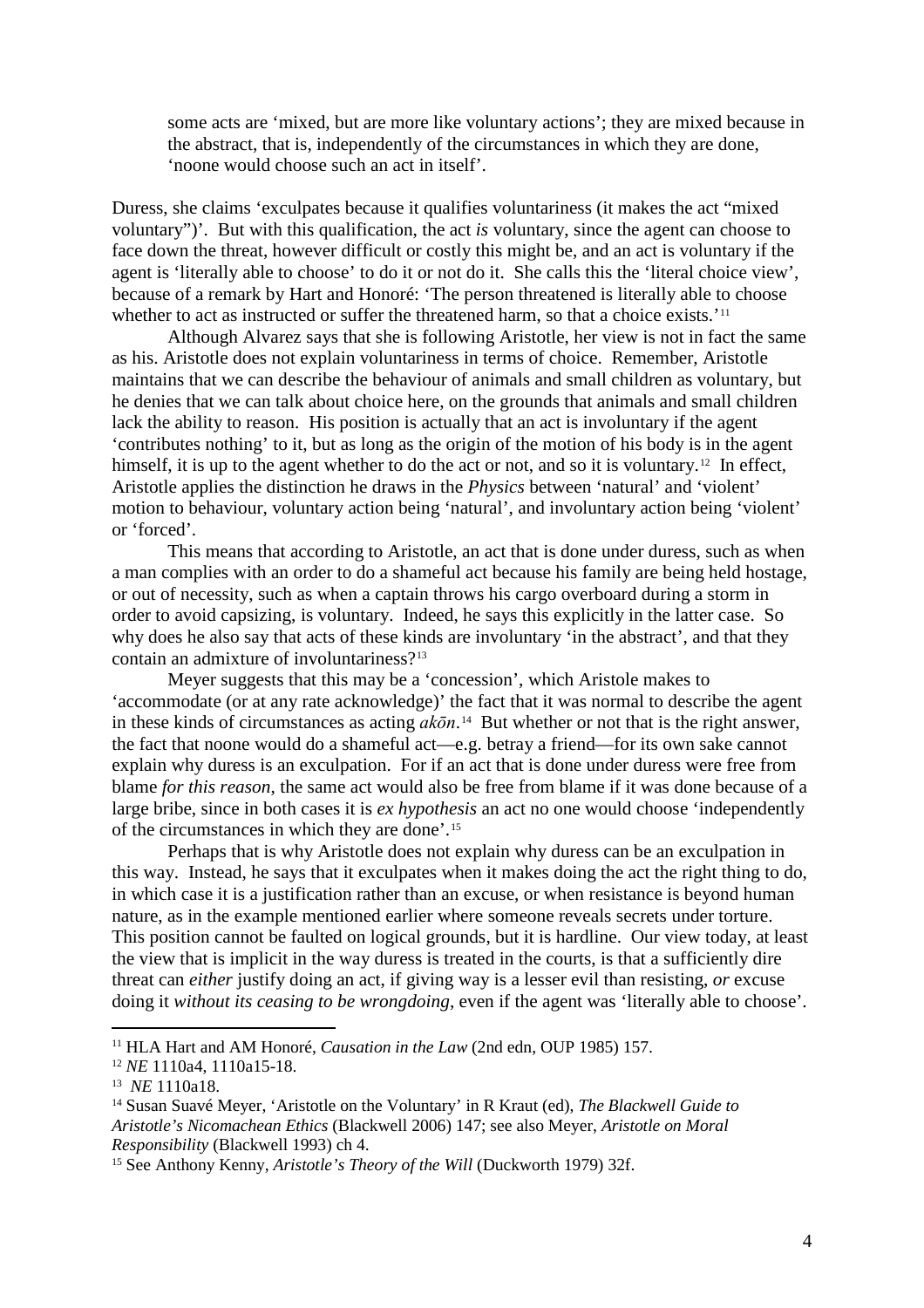For example, when two young women perjured themselves in order to avoid being viciously assaulted, they were acquitted of perjury because the defence of duress was accepted by the court, but there was no suggestion that they did the right thing when they lied under oath (*R v Hudson and Taylor* [1971]). The defence was not required to establish that the defendants were right to perjure themselves, or that letting a dangerous man walk free (which happened as a result) was the lesser evil. Nor do we require this when we excuse wrongdoing in our daily lives. If we did require it, we would not be excusing wrongdoing, since doing the right thing, or choosing the lesser evil, is not wrong.

Setting the defence of duress aside, is conduct voluntary as long as the agent is 'literally able to choose'? I argue that we can see that this is not a sufficient condition for voluntariness if we consider a case where the question is whether an act was voluntary on the part of the patient, rather than the agent. For example,

if a rapist threatens a woman with violence and she makes a conscious decision to submit … the idea that she must therefore have consented to the act and submitted to it voluntarily is repugnant and absurd, regardless of whether she was 'literally able to choose' whether to submit or risk being killed. (*AKW* 89)

The legal definition of rape varies across different jurisdictions, and has changed across time. But a comparative study by a UN Criminal Tribunal in 2002 found that 'the basic underlying principle' in the law of rape across the various legal systems it surveyed is that rape is sexual penetration that is 'not truly voluntary or consensual on the part of the victim'.[16](#page-4-0) However, if this is accepted, the 'literal choice' theory of voluntariness implies that it would be a defence against a charge of rape that the victim was 'literally able to choose' whether to submit. I contend that this disproves the 'literal choice' theory of voluntariness.

Alvarez agrees that the 'literal choice' theory of voluntariness implies that the victim in this case submits voluntarily, but she is willing to accept this implication. The case still qualifies as rape, she says, 'because the act described is not "*truly* voluntary or consensual on the part of the victim"' (her emphasis): it is 'mixed voluntary', since 'submitting to a sex act with a man one doesn't want to have sex with' is something no woman would choose to do 'in the abstract'.

But this cannot be right. The UN tribunal was not contrasting 'truly voluntary' with 'mixed voluntary'. It was contrasting 'truly voluntary' with 'apparently voluntary', as for instance when the victim submits without protest or resistance, because of fear, the effects of torture, and so on. So Alvarez's position is not consistent with the tribunal's finding.

Besides, women submit to sex acts with men they do not want to have sex with in various circumstances, such as unhappy marriages and prostitution, and a sex act that occurs in one of *these* kinds of circumstances does not normally qualify as rape. So the claim that in the case described, where the victim submits because she has been threatened with death or serious injury, the act qualifies as rape *because it is 'mixed voluntary' on her part* cannot be right.

Alvarez also makes the following comment about this case: 'although the victim consented to submit … her consent was invalid, since her decision to submit was coerced.' Now in fact according to English law, the victim of a rape who submits because she has been

<span id="page-4-0"></span><sup>&</sup>lt;sup>16</sup> Prosecutor v Kunarac s 440, quoted in W Schomburg and I Peterson, 'Genuine Consent to Sexual Violence in International Law' (2007) 101 *American Journal of International Law* 134.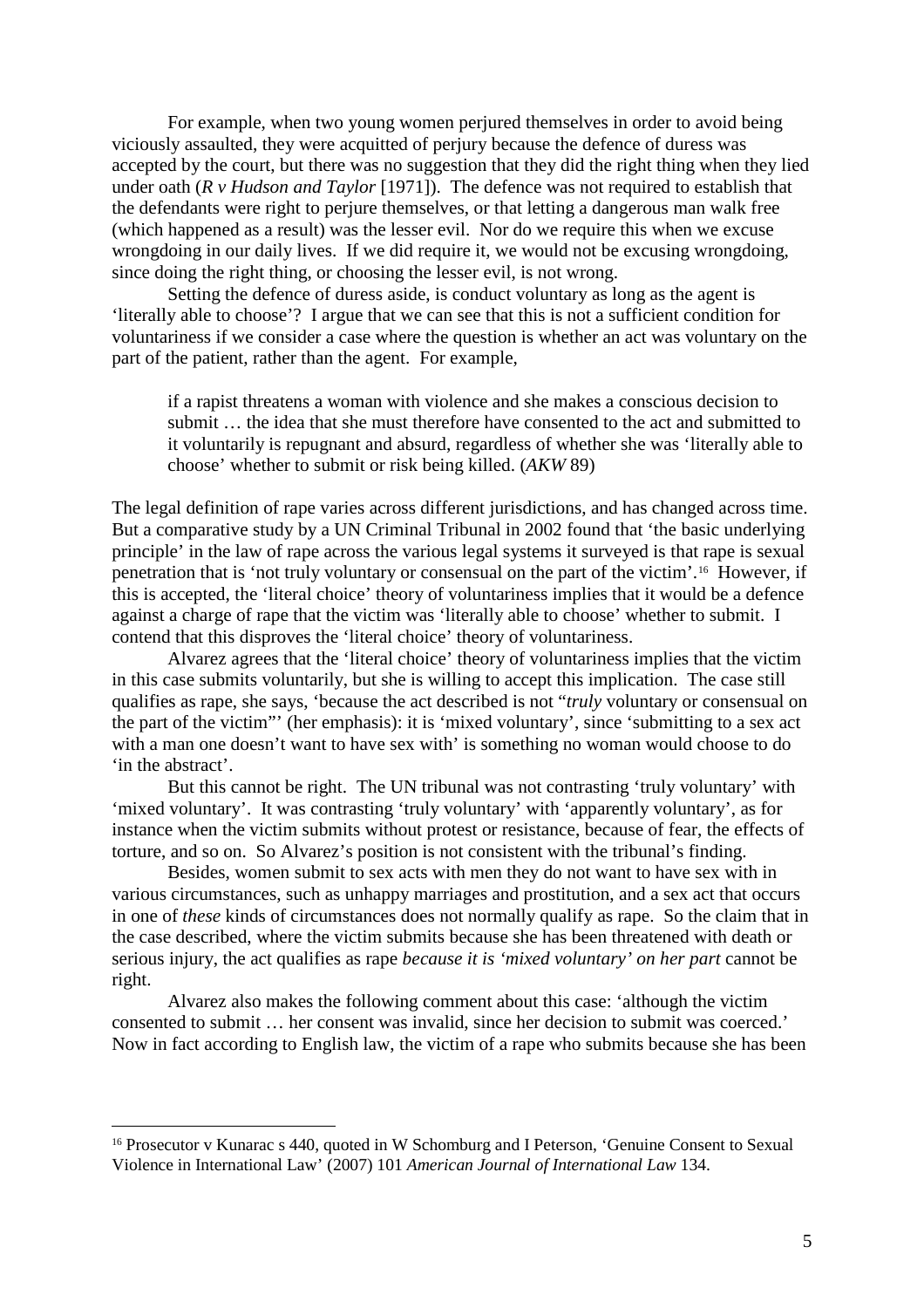threatened with violence does *not* consent. So Alvarez's comment is not quite right, or at any rate it is not in line with the use of the term 'consent' in English law.[17](#page-5-0)

However, the term 'voluntary consent' does commonly occur in guidance about clinical care, with the implication that consent is not voluntary as such. So we can ask whether Alvarez's 'literal choice' theory of voluntariness is plausible in this situation, and the answer is surely that it is not. For when 'voluntary consent' is required, e.g. for surgery or medication, it would be perverse to maintain that consent obtained by coercion is voluntary or 'mixed voluntary', as long the subject is 'literally able to choose' whether to give it or withhold it. Consent is not voluntary if it is obtained by threats.

Sharon also criticizes my views about coercion, but on different grounds from Alvarez. He agrees with me that duress negates the voluntariness of an act, and that a woman who submits to a rapist because he has threatened her with violence does not submit voluntarily. But he is sceptical about my claim that whether an act is voluntary on the part of the patient depends on whether it is done with her consent. He writes as follows:

This seems to be the argument [in *AKW*]:

(1) an act is voluntary on the part of its patient only if she consents to it.

(2) a sufficiently grave threat vitiates consent.

therefore,

 $\overline{a}$ 

(3) an act performed under sufficiently grave threat is not voluntary. The latter premise of this argument is, intuitively, hard to deny. But the first premise seems to me less decisive. I wonder whether consent is either necessary or sufficient for voluntariness.

Sharon first argues that consent is not necessary for an act to be voluntary on the part of the *agent*. He mentions several examples, but perhaps it is unnecessary to comment on them. Most voluntary activity does not involve consent, because one can only consent to do an act if one has been (explicitly or implicitly) invited, asked or told to do it. So, for instance, a child playing with a doll (Sharon's example) or sucking on a sweet (one of the examples in *AKW*) has not normally consented to do so. But it does not follow from the fact that consent is not necessary for voluntary *activity* that it is not necessary for voluntary *passivity* either, that is, for an act's being voluntary on the part of the patient, the person who receives it.

Sharon also doubts whether consent is *sufficient* for an act to be voluntary on the part of the patient. As noted above, he agrees that a woman who submits to a rapist because he has threatened her with violence does not submit voluntarily. But he adds:

It is less certain that this involuntariness should be explained as lack of consent. Consider the mother of a fatally sick child who consents to having sex with the wealthy man in return for the life-saving medicine for her child. There is consent, but I doubt whether it is proper to regard her choice as voluntary.

Again, it does not follow from the fact that consent is not *sufficient* for voluntary passivity that it is not *necessary*. So this argument does not affect premise (1) either, and Sharon does not seem to offer any reason to doubt whether the premise is true. However, I do in fact maintain that consent *is* sufficient to make a sex act voluntary on the part of the person who

<span id="page-5-0"></span><sup>&</sup>lt;sup>17</sup> S 73 The Sexual Offences Act 2003 states that 'a person consents if he agrees by choice, and has the freedom and capacity to make that choice'.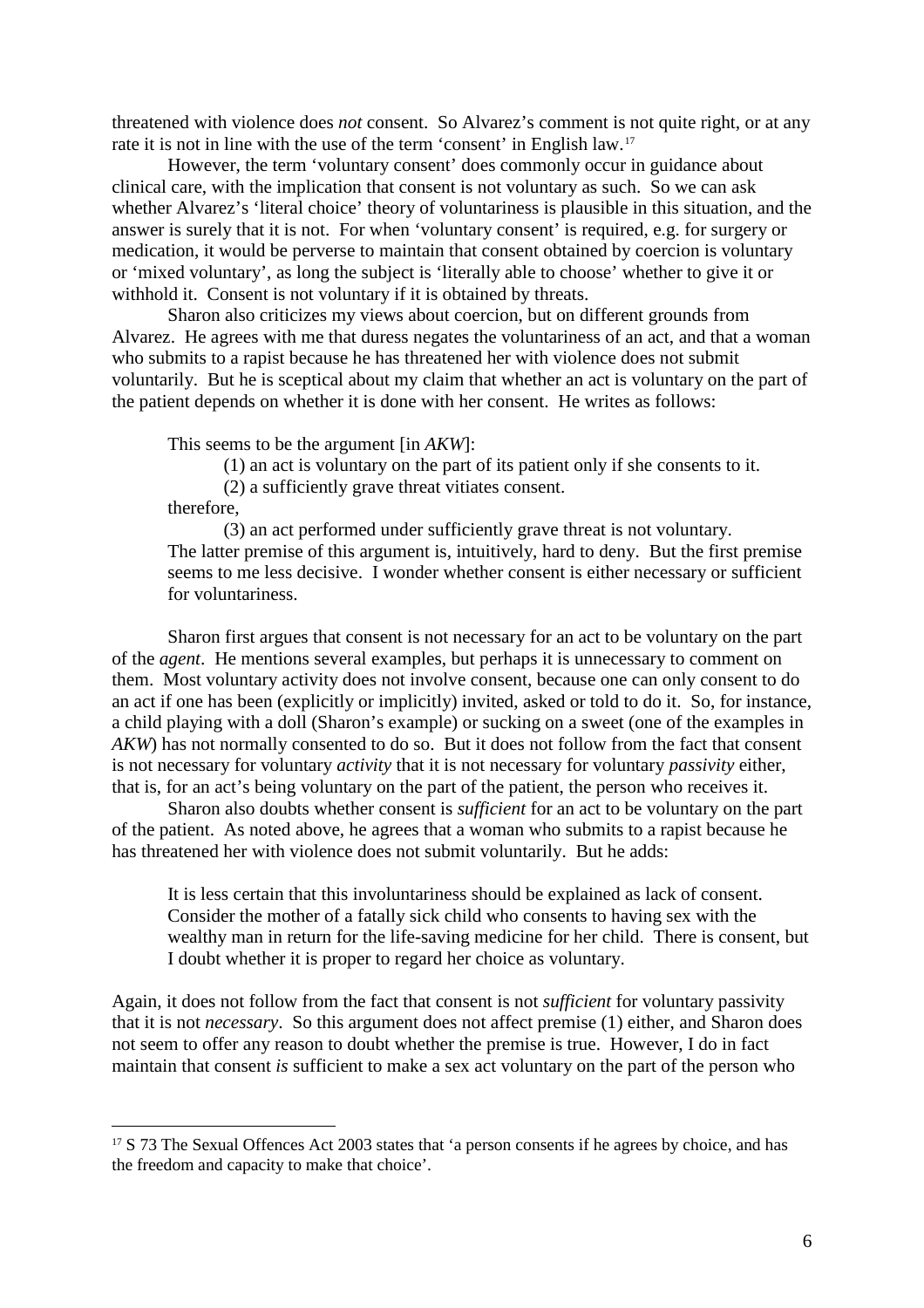receives it, so I should comment on whether the example of a mother exchanging sex for medicine shows that this is false. I do not think it does show this.

The question raised by the example is interesting and important, and has been extensively discussed. The question is this: what kinds of situations are coercive, despite the fact that they do not involve threats? But this debate has no bearing on the principle that the consent of a person who receives an act, such as a sex act or a medical or surgical intervention, makes it voluntary on her part. The rich man in Sharon's example does not commit rape. As the law stands, the woman *does* consent, and *does* have sex voluntarily, although she may do so reluctantly, perhaps even with revulsion. But we can acknowledge this while still agreeing that by a different standard, she does not make the bargain (what Sharon calls her 'choice') voluntarily. For having sex is one thing, and making a bargain is another, even if the bargain is to have sex, and different standards of compulsion apply.

The case of rape plays an important part in my argument, because it demonstrates that if an agent is 'literally able to choose' whether to submit or risk the threatened harm, and if she chooses to submit, it does not follow that she does so voluntarily. And if this is true where the voluntariness of an act on the part of the *patient* is concerned, it must also be true where the voluntariness of an act on the part of the *agent* is concerned. Two important conclusions follow. First, the idea that every intentional act is also voluntary must be mistaken.[18](#page-6-0) For an act that is done under duress is done intentionally—i.e. with the intention of avoiding the threatened harm. Second, neither the empiricist theory of voluntary action nor the 'literal choice' theory can be right, because both theories imply that if a victim of rape chooses to submit, then she *does* submit voluntarily.

# **Economic Duress**

 $\overline{a}$ 

Patterson is more sympathetic to the theory of voluntariness I defend than either Alvarez or Sharon. But he raises a challenging question about my position regarding duress. As noted earlier, I defend the orthodox position that duress provides a defence against every criminal charge, except possibly treason or murder, because it negates the voluntariness of the alleged offence—regardless of whether the defendant was 'literally able to choose whether to act as instructed or suffer the threatened harm'. Patterson does not disagree. But he asks how we are to apply this principle to the case of economic duress.

The question of duress arises in contract law when a party enters into an agreement because of a threat. The contract is not void, but it is voidable if the threat qualifies as duress. The common law recognised threats of physical violence or unlawful imprisonment as grounds for voiding a contract, but during the last 30 or 40 years the courts have also allowed some forms of economic pressure to qualify as duress. Such threats must be 'wrongful', but they need not be unlawful, as Lord Justice Steyn noted in 1993:

The fact that the defendants have used lawful means does not by itself remove the case from the scope of the doctrine of economic duress … Outside the field of protected relationships, and in a purely commercial context, it might be a relatively rare case in which 'lawful-act duress' can be established. And it might be particularly

<span id="page-6-0"></span><sup>&</sup>lt;sup>18</sup> The doctrine that every intentional act is also voluntary has been widely accepted since Anscombe stated it in *Intention*: GEM Anscombe, *Intention* (Blackwell 1957) 90. This is puzzling, since even if the person threatened is psychologically incapable of resisting, e.g. as a result of torture, he does the act demanded of him intentionally—he does it so that the torture will stop—but it is also widely accepted that torture can negate the voluntariness of the act.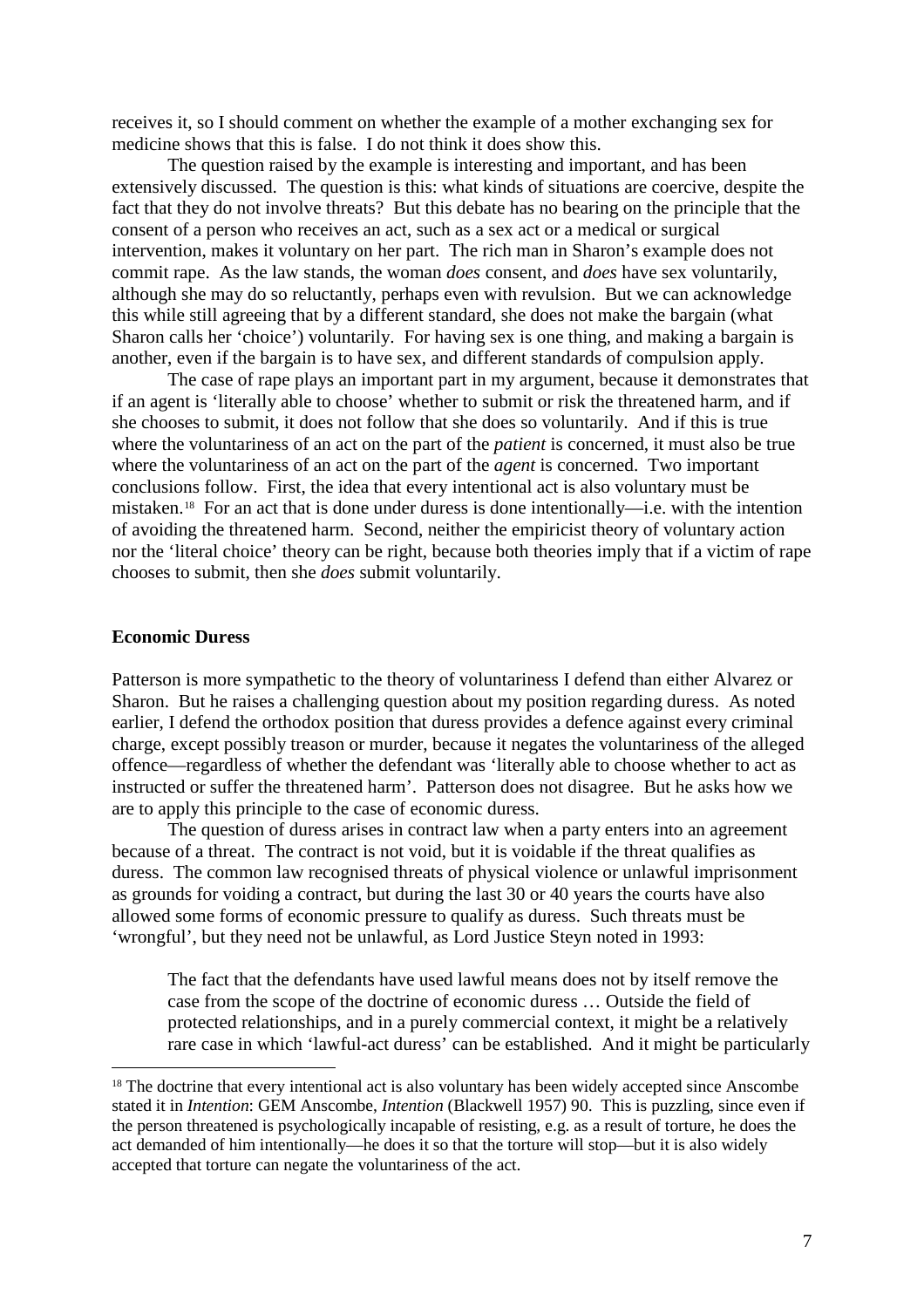difficult to establish duress if the defendant bona fide considered that his demand was valid. In this complex and changing branch of the law I deliberately refrain from saying 'never'.<sup>[19](#page-7-0)</sup>

But if it is not necessary for a threat to be unlawful, is it sufficient that the party who claims to have been subjected to duress had no real choice but to enter into the agreement, and did not do so voluntarily?

Patterson argues that this is not sufficient. He describes a hypothetical case in which Dave agrees to pay Pete \$200 per gallon for potable water because there is no other way in which he can avoid the risk of potentially fatal dehydration. He subsequently refuses to pay to for the water he has received, and when Pete sues him for breach of contract, he argues that he made the agreement under duress. 'The alleged wrongful threat by Pete', Patterson writes, 'was the threat not to contract with Dave unless Dave paid \$200 per gallon'. Patterson denies that the case qualifies as economic duress. He comments:

Dave had no choice but to pay the usurious sum demanded by Pete for the water. But I think that is not a sufficient reason to allow Dave to assert the defence of duress when Pete sues him for breach of contract.

The defence of duress should not be available in this kind of case, he suggests, for policy reasons:

If Dave is allowed to avoid the contract with the defence of duress, then the Petes of the world will have no incentive to stockpile water, thereby making the Daves of the world worse off.

He concludes that the analysis of voluntariness may be 'insufficient to decide whether the defence of duress is available to a party seeking relief from enforcement of a contractual promise'.

I agree with this conclusion. Indeed, as Patterson acknowledges, I say as much in *AKW*:

Cases of economic duress are customarily decided on the basis of what sorts of threat are permissible, without involving the concepts of voluntariness or choice, since the legitimacy of commercial pressure does not depend on how painful it would be to resist. (*AKW* 89)

However, I do not find Patterson's argument convincing. First, the reason why the defence of economic duress is not available to Dave is that the alleged threat 'not to contract with Dave unless Dave [pays] \$200 per gallon' is not a threat in the relevant sense at all. Second, the idea that laws prohibiting usury are undesirable because they deter beneficial commercial activity is debatable, but whatever the right view about this may be, it has no bearing on the doctrine of economic duress. I shall comment on these two points in turn.

First, a threat is the statement of an intention to cause some kind of hurt or harm unless the recipient of the threat complies with a demand. In cases of economic duress, the threat is commonly not to honour an existing agreement unless an unwarranted demand is met—such as to accept an onerous variation in the terms of the contract, or to pay an

l

<span id="page-7-0"></span><sup>19</sup> *CTN Cash and Carry Ltd v Gallaher Ltd* [1993] EWCA Civ 19.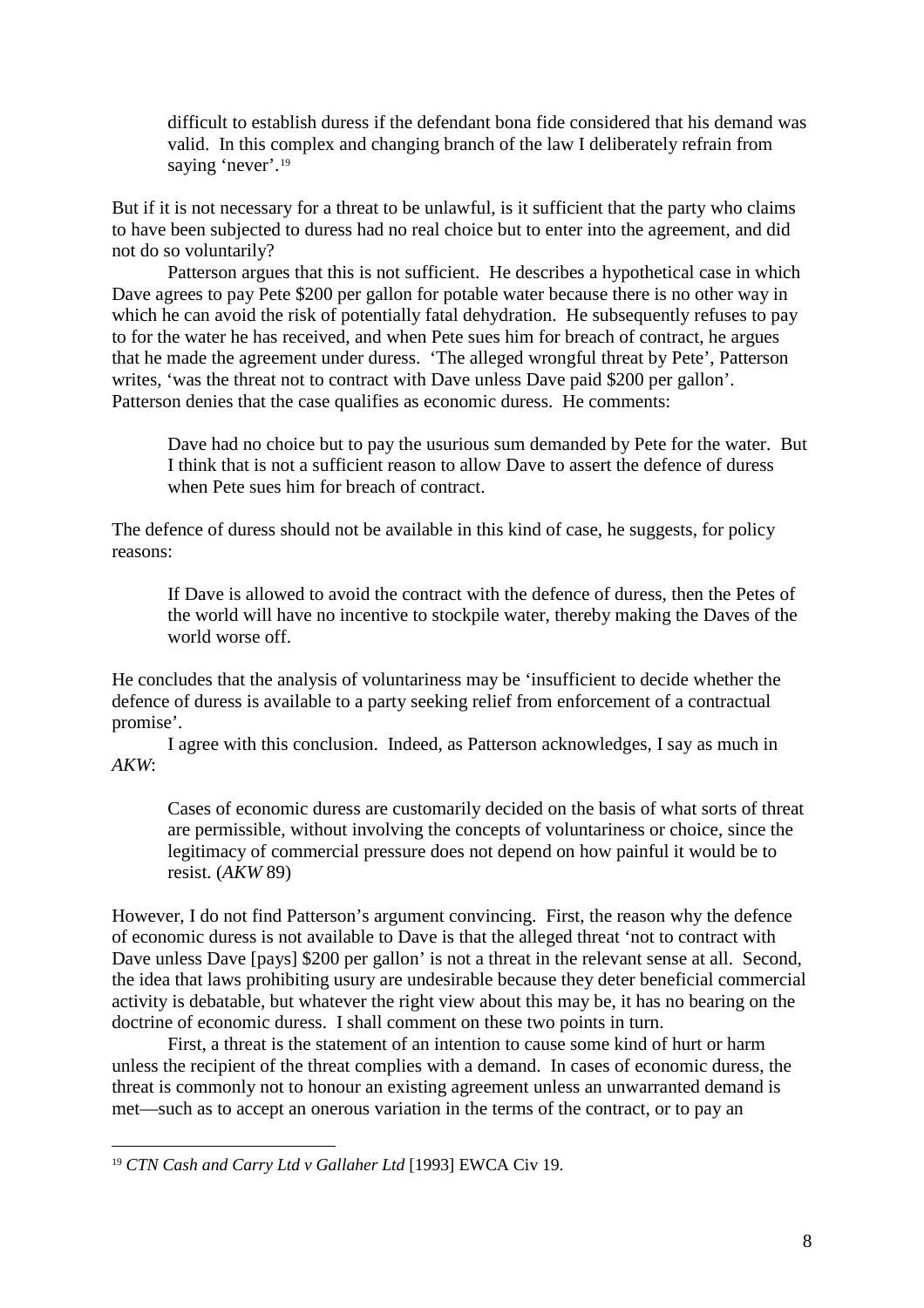additional sum—although this will only amount to duress if no alternative means of enforcing the contract is available, e.g. because of the time steps of this kind would take. A refusal to enter into an agreement is not *per se* a threat. That is not to say that inequality of bargaining power is never a reason why a court will set aside a contract. It is only to say that in such a case, the ground will not be economic duress. In fact this is stated explicitly in the judgement by Lord Justice Steyn quoted above:

The common law does not recognise the doctrine of inequality of bargaining power in commercial dealings … The fact that the defendants were in a monopoly position cannot therefore by itself convert what is not otherwise duress into duress.18

(In Patterson's hypothetical case it is the plaintiff who is in a monopoly position, but the same point applies.)

The second point concerns Patterson's suggestion that laws prohibiting usury are undesirable for policy reasons. As a matter of fact, such laws do still exist, despite the general tendency to deregulate commercial activity during the last few decades. For example, the Consumer Credit Act 1974 empowers the courts to rewrite the terms of a credit agreement that is judged to be 'grossy exorbitant', although they have hardly ever exercised this power. But whether or not Patterson is right to oppose legislation of this kind, it has no bearing on the common law doctrine of duress.

Having said that, Patterson is quite right to point out that the introduction and development of the idea of economic duress has cut the concept of duress loose from its moorings. This, I believe, rather than any inherent confusion in the idea of voluntariness itself, is why some legal theorists interested in contract law, such as Atiyah, have been dismissive or disparaging about the traditional concept of duress.<sup>[20](#page-8-0)</sup>

## **Obligations and Prohibitions**

 $\overline{a}$ 

Turning now to obligations and prohibitions, I argue in *AKW* that both threats and obligations can be obliging factors, in other words, factors that compel someone to adopt a course of conduct without making it impossible for him not to do so.

If we accept that an agent does an act because he is obliged to do it, we thereby accept that he did not choose to do it in preference to an alternative, because the alternative was excluded by the obliging factor. […] A threat constrains a person's freedom of choice by making an option—in other words, a possible course of conduct—too costly to pursue, whereas an obligation does so by excluding it from the range of options that are permitted. (95)

Hence, 'if one does in fact have an obligation to do something, and this is one's whole reason for doing it, then one does not do it voluntarily' (96). For instance, if a religious Jew refuses a dish of pork because eating pork is prohibited by Jewish law, he does not do so voluntarily, out of choice. So here too we have an example of compulsion that falls short of main force. However, I also argue that it is possible to fulfil an obligation voluntarily, and mention the

<span id="page-8-0"></span><sup>20</sup> PS Atiyah, 'Economic Duress and the "Overborne Will"' (1982) 98 *Law Quarterly Review* 197; 'Duress and the Overborne Will Again' (1983) 99 *Law Quarterly Review* 353.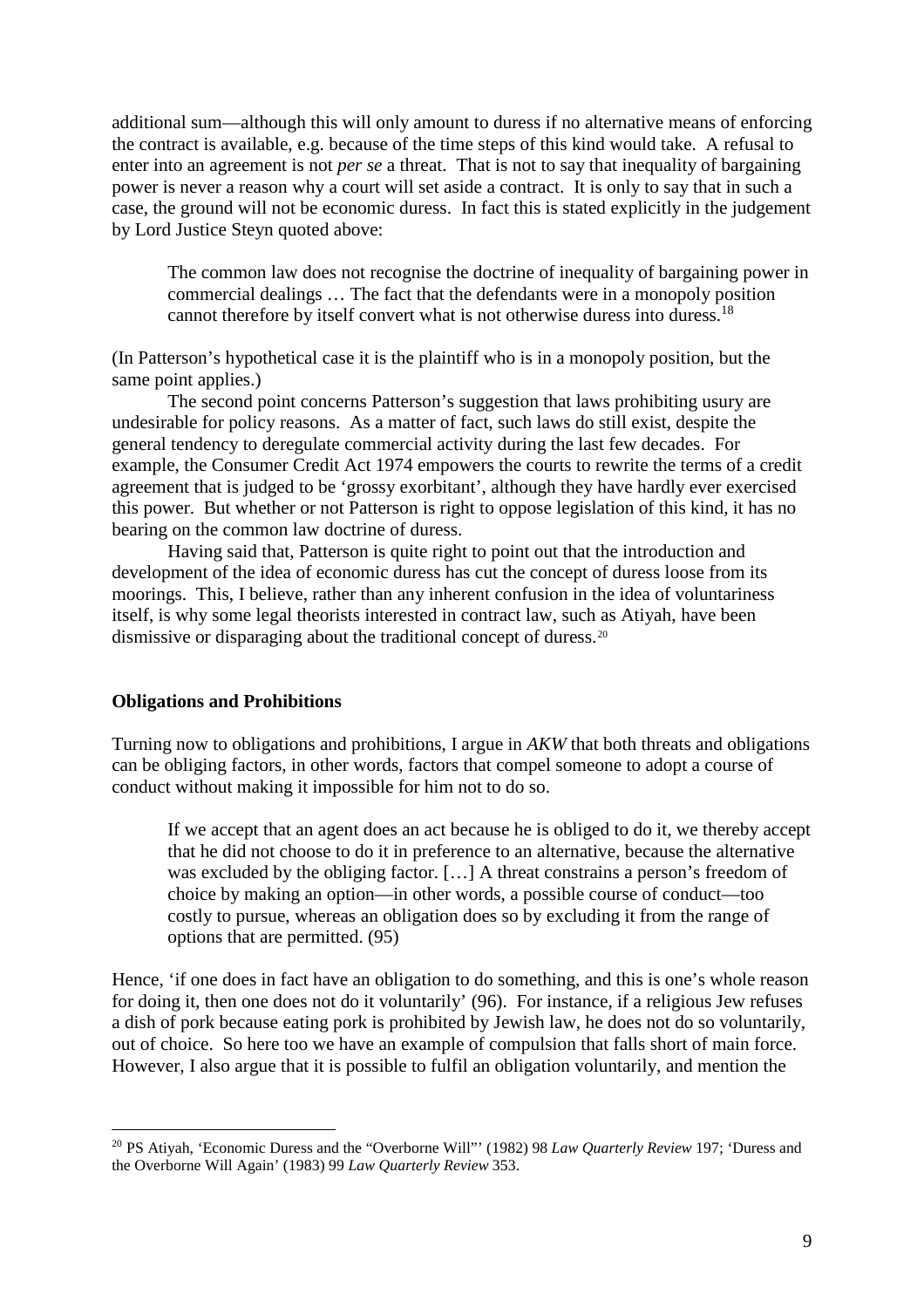case of parents caring for their children as an example. For if the parents' motive is love rather than duty, then the existence of the obligation is *not* their reason for fulfilling it.

Alvarez argues that my position regarding this kind of case is inconsistent. For I also claim that 'to acknowledge that one has an obligation to do something is precisely to think of it as compulsory, non-optional, so that whether one does it is *not* a matter of choice' (96). Alvarez suggests that it follows from *this* claim that parents who acknowledge they have an obligation to care for their children do not after all care for them voluntarily, regardless of their motive.

But this seems to me mistaken. I see no inconsistency in maintaining (a) that most parents acknowledge that caring for their children is compulsory, non-optional and not a matter of choice; and (b) the existence of the obligation is not generally their reason, or their whole reason, for doing so. But on my view, an obligation only compels a person who does an act because of it, just as a threat only compels a person who gives way. So although most parents acknowledge the obligation, they fulfil it voluntarily. The same would be true of someone who was threatened with violence if they did not do a certain act, and did the act, thereby complying with the demand, but for their own reasons, rather than to escape the threat.

Alvarez also mentions the case of someone who promises to help a friend move house, feels reluctant to make the effort when the time comes but does provide the help, purely because of the promise. Does he do so voluntarily? Alvarez comments: 'It seems more plausible to say that [he helps] voluntarily though perhaps out of a sense of duty rather than anything else.'

I agree that we might say this, if the contrast we had in mind was between helping because one has promised to, and helping because one has been ordered to, or because one is being paid. But notice that one helps voluntarily in these cases too, according to Alvarez, as long as one is 'literally able to choose' not to help. So our willingness to be guided in our use of 'voluntary' by this kind of contrast does not support her case.

The fact is that we distinguish between voluntary work and paid work, between making a voluntary donation and paying a mandatory charge, between doing an act voluntarily and doing an act under duress, between joining an army as a volunteer and joining as a conscript, between the voluntary and compulsory parts of an exam and so on. It is true, of course, that we can draw these distinctions by means of the term 'choice': voluntary work, a voluntary donation, a voluntary part of an exam etc., are a matter of choice. But 'choice' here cannot mean 'literal choice', since in each of the cases with which these are contrasted (paid work, paying a mandatory charge, the compulsory part of an exam etc.) a 'literal choice' exists. A choice that is available to a person is not merely one she has the physical and psychological capacity to pursue. It must also meet an appropriate standard of eligibility, because it does not conflict with a binding obligation and it is not too high a price to pay.

Sharon also doubts whether I am right to claim that if someone has a binding obligation to do something, and this is her whole reason for doing it, then she does not do it voluntarily. He mentions two kinds of examples. First, a person who acts 'under moral obligation … is worthy of moral praise precisely because her actions are voluntary'. Second, '*Pace* some versions of natural law theory, many war criminals act under legal obligation. This strips their actions neither of voluntariness nor of moral culpability.' But neither of these examples proves its point.

Regarding the first, it does not seem right to say that *every* act that is done to fulfil a moral obligation is worthy of praise: it may not be sufficiently demanding. The moot question is whether an act can be eligible for praise despite not being done voluntarily. Perhaps Sharon means to suggest that it cannot, so that his 'precisely because' should be read as 'only if'. If so, the argument would be as follows: some acts that are done to fulfil a moral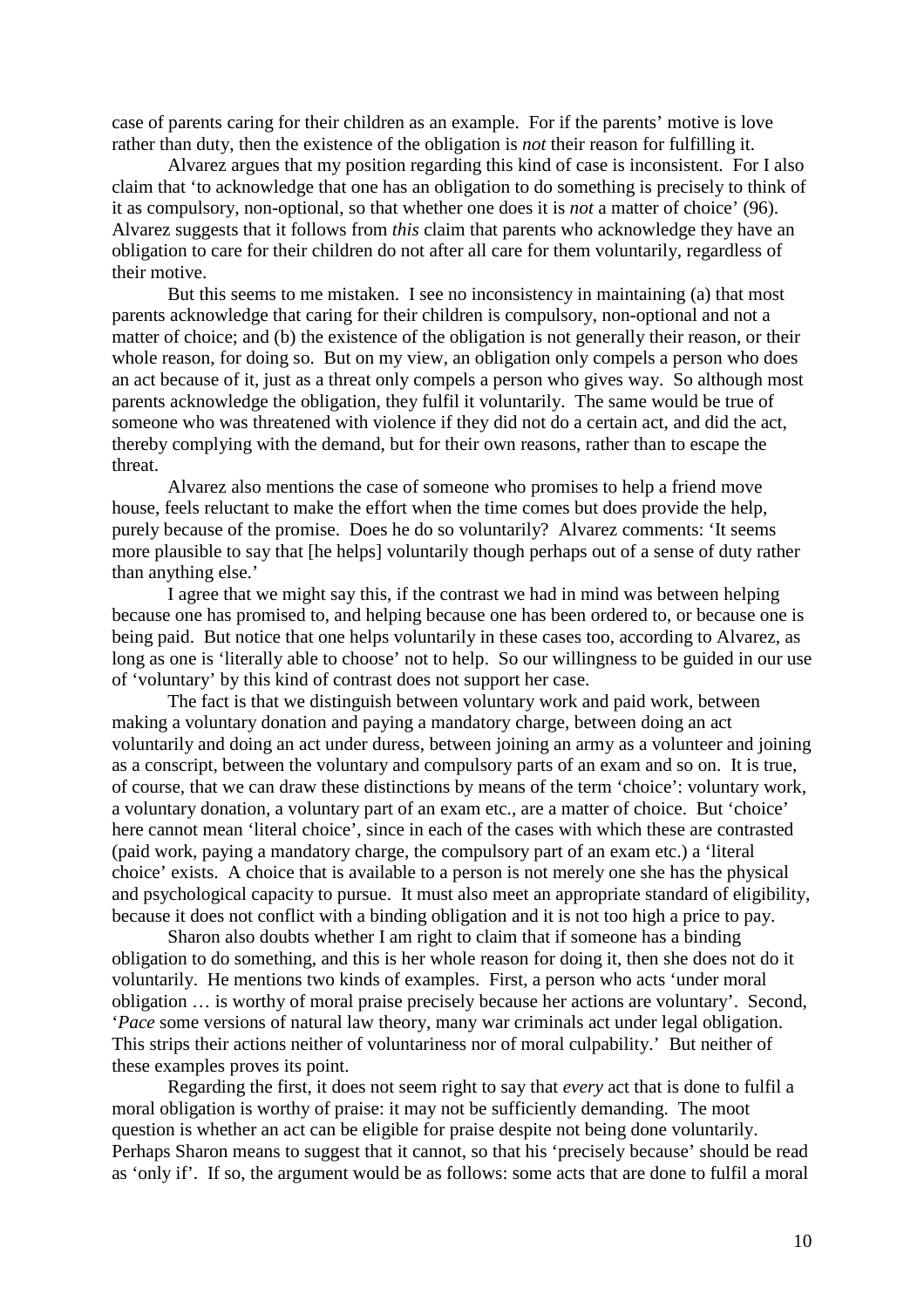obligation are deserving of praise; but only voluntary acts are deserving of praise; hence, some acts that are done to fulfil a moral obligation are voluntary. I accept the first premise, of course. But although the second premise has been widely accepted, I can see no good reason to believe that it is true.

On the contrary, in some cases a person who behaves with exceptional courage cannot help doing so, is not 'literally able to choose' not to do so, and does not do so voluntarily. Here, for example, is an excerpt from the citation for the award of the Victoria Cross to Private Ernest Alvia 'Smoky' Smith of the Seaforth Highlanders of Canada, in 1944:

Under heavy fire from the approaching enemy tanks, Private Smith, showing great initiative and inspiring leadership, led his Piat Group of two men across an open field to a position from which the Piat [an anti-tank weapon] could best be employed. Leaving one man on the weapon, Private Smith crossed the road with a companion, and obtained another Piat. Almost immediately an enemy tank came down the road firing its machine guns along the line of the ditches. Private Smith's comrade was wounded. At a range of thirty feet and having to expose himself to the full view of the enemy, Private Smith fired the Piat and hit the tank, putting it out of action. Ten German infantry immediately jumped off the back of the tank and charged him with Schmeissers and grenades. Without hesitation Private Smith moved out onto the road and with his Tommy gun at point blank range, killed four Germans and drove the remainder back.[21](#page-10-0)

Smith's local newspaper reported:

Smoky, dubbed a 'one-man army' by his pals, was reticent about the Oct 21-22 episode at the Savio river bridgehead in Italy that won for him the Victoria Cross. 'I couldn't help doing what I did after seeing my buddy (Pte. Jimmy Tennant) after he was wounded,' Smith said. He saw 'red' at that point and 'didn't give a hoot' what happened so long as he avenged his pal.<sup>[22](#page-10-1)</sup>

I see no reason not to accept that this account is accurate, that Smith's remark 'I couldn't help doing what I did' is true and that his heroic behaviour at the Savio river bridgehead was not voluntary. But if that is right, it does not follow that Smith did not deserve praise.<sup>[23](#page-10-2)</sup> Hence behaviour can be praiseworthy without being voluntary. As I point out in AKW, behaviour can also be blameworthy without being voluntary, in cases of negligence or foreseeable duress (77).

Sharon's second example is also unconvincing. As we have seen, he writes:

*Pace* some versions of natural law theory, many war criminals act under legal obligation. This strips their actions neither of voluntariness nor of moral culpability.

There are legal complexities relating to the defence of superior orders, which I shall ignore here.<sup>24</sup> The simple point is this. If a soldier is ordered do an act that constitutes a war crime,

<span id="page-10-0"></span><sup>21</sup> *The London Gazette* (19 December 1944).

<span id="page-10-1"></span><sup>22</sup> *The Evening Citizen* (Ottawa, 26 December 1944).

<span id="page-10-2"></span><sup>23</sup> On this topic see Susan Wolf, 'Asymmetrical Freedom' (1980) 77 *The Journal of Philosophy*.

<span id="page-10-3"></span><sup>&</sup>lt;sup>24</sup> See for example Geoffrey Best, *War and Law Since 1945* (OUP 1994), 188-192. (This book was published before the creation of the ICC. The provision in the Rome Statute relating to superior orders introduces further complexities.)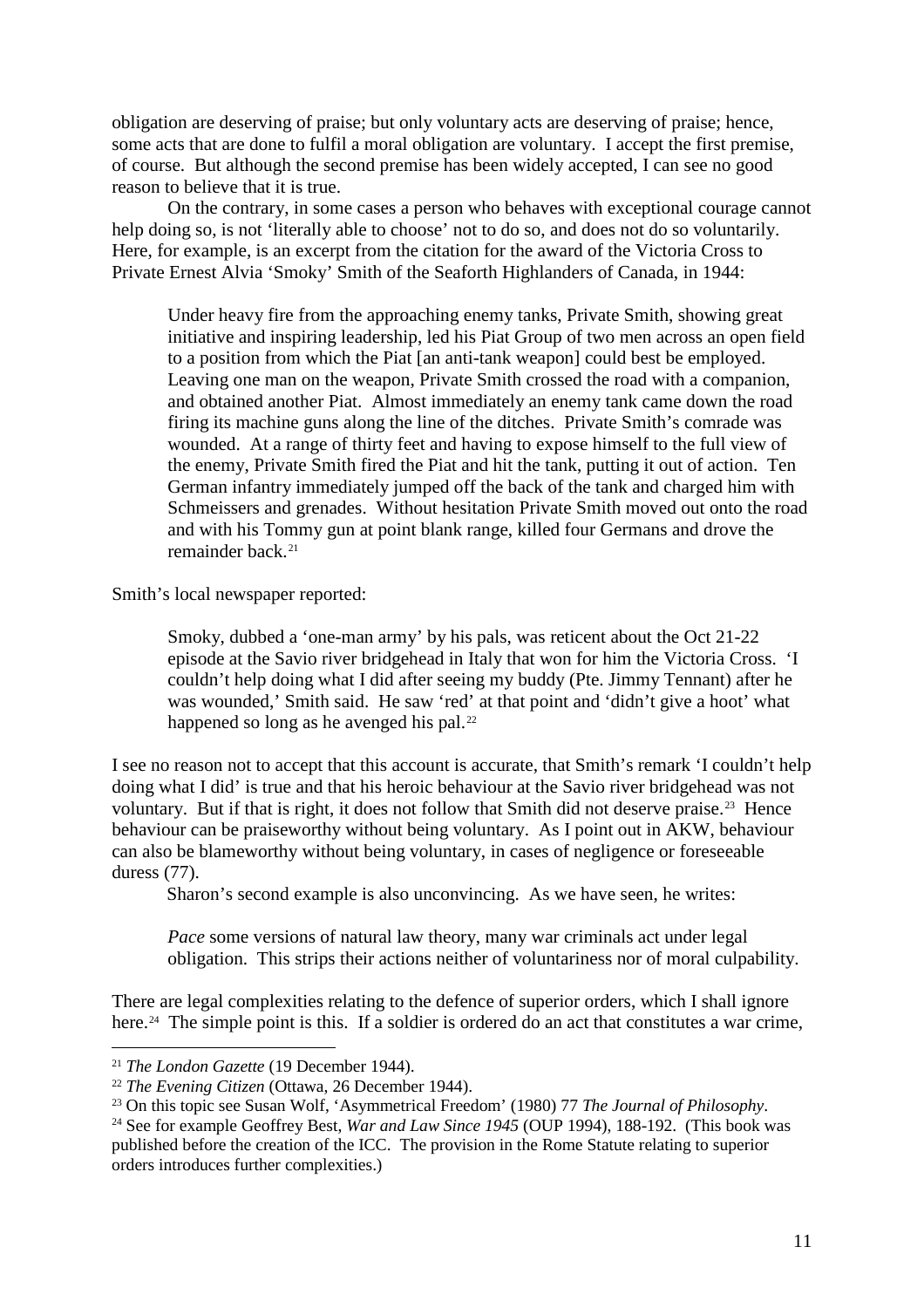the order is unlawful, and a soldier is not under an obligation to obey an unlawful order. On the contrary, he is under an obligation to disobey it, at least if it is obvious that it cannot have a legitimate basis (e.g. an order to torture or rape civilians). Hence, the example does not disprove the principle that if someone *does* have a binding obligation to do an act, and this is her whole reason for doing it, then she does not do it voluntarily.

But if it is as simple as that, why does Sharon refer to natural law theory? He seems to have a traditional division of opinion in mind, over whether there is a legal obligation to obey an unjust law. Traditionally, positivists said yes, there is a legal obligation to obey any law that has been validly enacted, even one that is unjust; whereas natural law theorists said no, an unjust law is invalid, so there cannot be an obligation to obey it. Sharon's thought appears to be that if we accept the positivist view, as he believes we should, then we are bound to admit that someone who does an act 'under legal obligation' may do it voluntarily, since otherwise a soldier who committed a war crime in obedience to an unjust law would not be culpable. He would be able to say that he did not do the act voluntarily. In effect, the defence of superior orders would be allowed.

But this argument is surely quite unconvincing. For no positivist has ever claimed that the obligation to obey a validly enacted law is indefeasible, and binding in every case. Hart, for example, writes as follows about Nazi law, in explicit opposition to the position taken by West German courts after the Second World War, that Nazi law lacked legal validity:

What is surely most needed in order to make men clear sighted in confronting the official abuse of power, is that they should preserve the sense that the certification of something as legally valid is not conclusive of the question of obedience, and that however great the aura of majesty or authority which the official system may have, its demands must in the end be submitted to a moral scrutiny.[25](#page-11-0)

I am not claiming that Hart's approach is right, although I happen to agree with it. My point is only that the debate between natural law theorists and positivists has no bearing on whether a binding obligation can negate the voluntariness of an act. On one view an obligation to obey an unjust law is overridden, on another view it does not exist. This is not a trivial or merely terminological difference, but either way, the theory of voluntariness I defend does not provide any support whatever for the defence of superior orders, though it does provide a rationale for the defence of duress.

#### **INTENTION**

In *AKW*, I propose a new solution to the dispute about whether explanations of intentional action are causal explanations. I argue that the dispute seemed to be intractable because of a lack of percipience about dispositions on both sides, that is, both on the part of Davidson and his followers, who claim that explanations of intentional action *are* causal explanations, and on the part of Wittgenstein and Anscombe and their followers, who claim that they are not.

The most serious difficulty faced by the claim that explanations of intentional action are causal explanations arises from the existence of so-called deviant causal chains. The best-known example is due to Davidson himself:

l

<span id="page-11-0"></span><sup>25</sup> HLA Hart, *The Concept of Law* (3rd edn, OUP 2012) 210.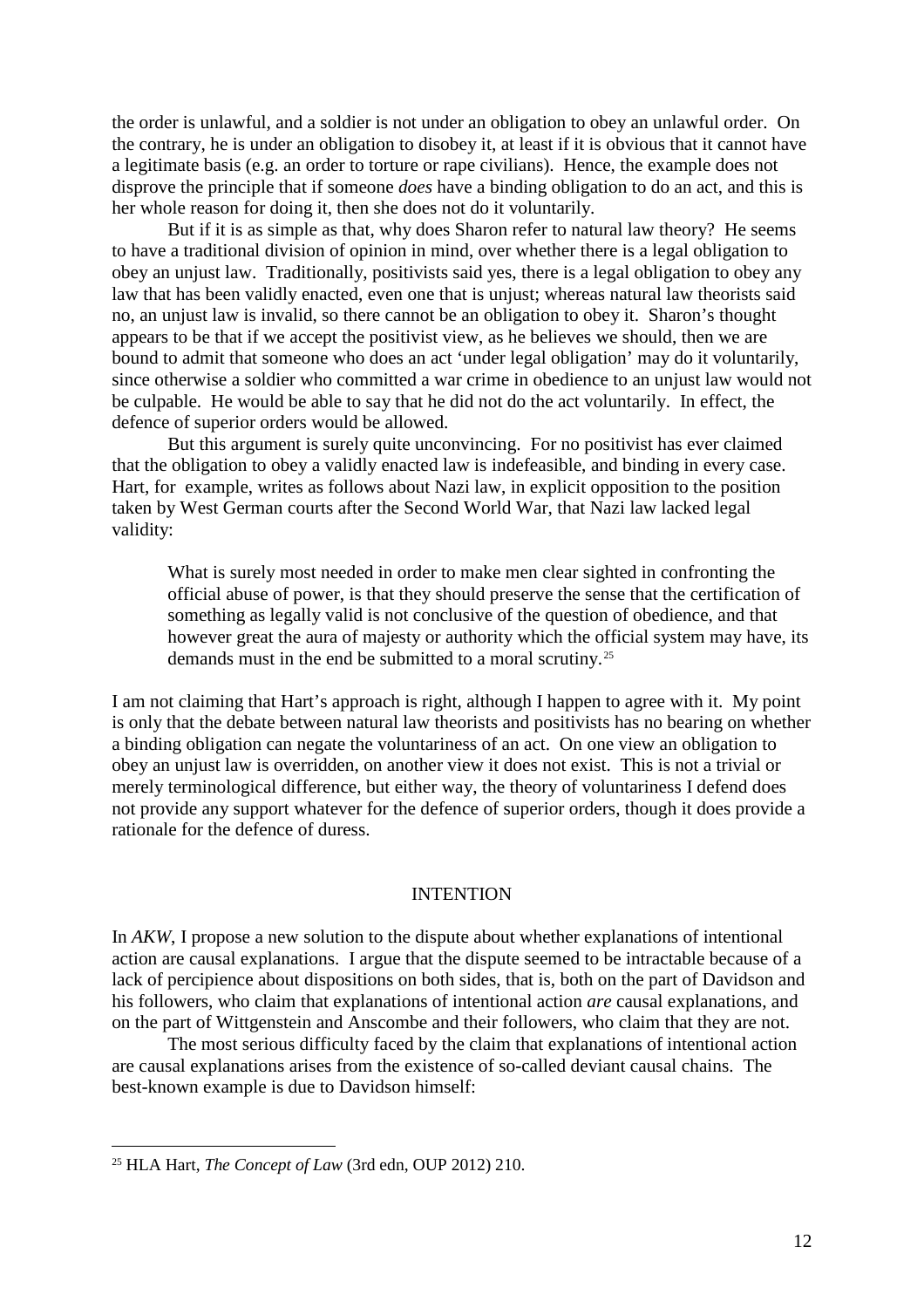A climber might want to rid himself of the weight and danger of holding another man on a rope, and he might know that by loosening his hold on the rope he could rid himself of the weight and danger. This belief and want might so unnerve him as to cause him to loosen his hold, and yet it might be the case that he never chose to loosen his hold, nor did he do it intentionally.[26](#page-12-0)

This kind of example proves that if an agent wants to achieve something, and if this desire causes her to do an act she knows or believes is conducive to achieving it, it does not follow that she does the act with the intention of satisfying the desire. Davidson and Anscombe agree that the deviant causal chains from a desire to an act cannot be eliminated. In other words, we cannot define the 'right' kind of sequence of events, the kind of sequence that connects a desire to an act when the act is done in order to satisfy the desire. But they disagree about why this is the case.

Davidson argues that the reason why the deviant causal chains cannot be eliminated is that there are no laws relating specific desires to specific kinds of acts. For if there were such laws, they would define the 'right' kinds of sequences of events. And he argues that there are no such laws because of 'the normative character of mental concepts'.[27](#page-12-1) So Davidson's position is that desires *do* cause intentional acts, and explanations of intentional action *are*  causal explanations, and he insists that there is no causation without laws. But the laws that underwrite the status of desires as causes of intentional acts do not mention desires or acts *as such*. This solution depends on a physicalist theory of desires. Desires must be physical states, so that the laws can be physical laws.

By contrast, Anscombe claims that the problem of deviant causal chains confirms that explanations of intentional action are not causal explanations:

[Davidson] speaks of the possibility of 'wrong' or 'freak' causal connexions. I say that any recognisable causal connexions would be 'wrong', and that he can do no more than postulate a 'right' causal connexion in the happy security that none such can be found. If a causal connexion were found we could always still ask 'But was the act done for the sake of the end and in view of the thing believed?'[28](#page-12-2)

So, how do desires explain intentional acts, if they are not causes? Anscombe's answer is signalled by the phrase 'for the sake of the end'. She claims that explanations of intentional action are irreducibly and exclusively teleological. They refer to final causes, not efficient causes. She also says that they 'interpret' the act, by identifying the value the agent aimed to realize, the good, or apparent good, he intended to achieve:

Motives may explain actions to us; but that is not to say that they 'determine', in the sense of causing, actions. We do say: 'His love of truth caused him to . . . ' and similar things, and no doubt such expressions help us to think that a motive must be what produces or brings about a choice. But this means rather 'He did this in that he loved the truth'; it interprets his action.<sup>[29](#page-12-3)</sup>

<span id="page-12-0"></span><sup>26</sup> D Davidson, *Essays on Actions and Events* (OUP 1980) 79.

<span id="page-12-1"></span><sup>27</sup> D Davidson, *Problems of Rationality* (OUP 2004) 114.

<span id="page-12-2"></span><sup>28</sup> GEM Anscombe, 'Von Wright on Practical Inference' in PA Schilpp and LE Hahn (eds), *The Philosophy of Georg Henrik von Wright* (Open Court 1989) 378.

<span id="page-12-3"></span><sup>29</sup> GEM Anscombe, *Intention* (Blackwell 1957) 24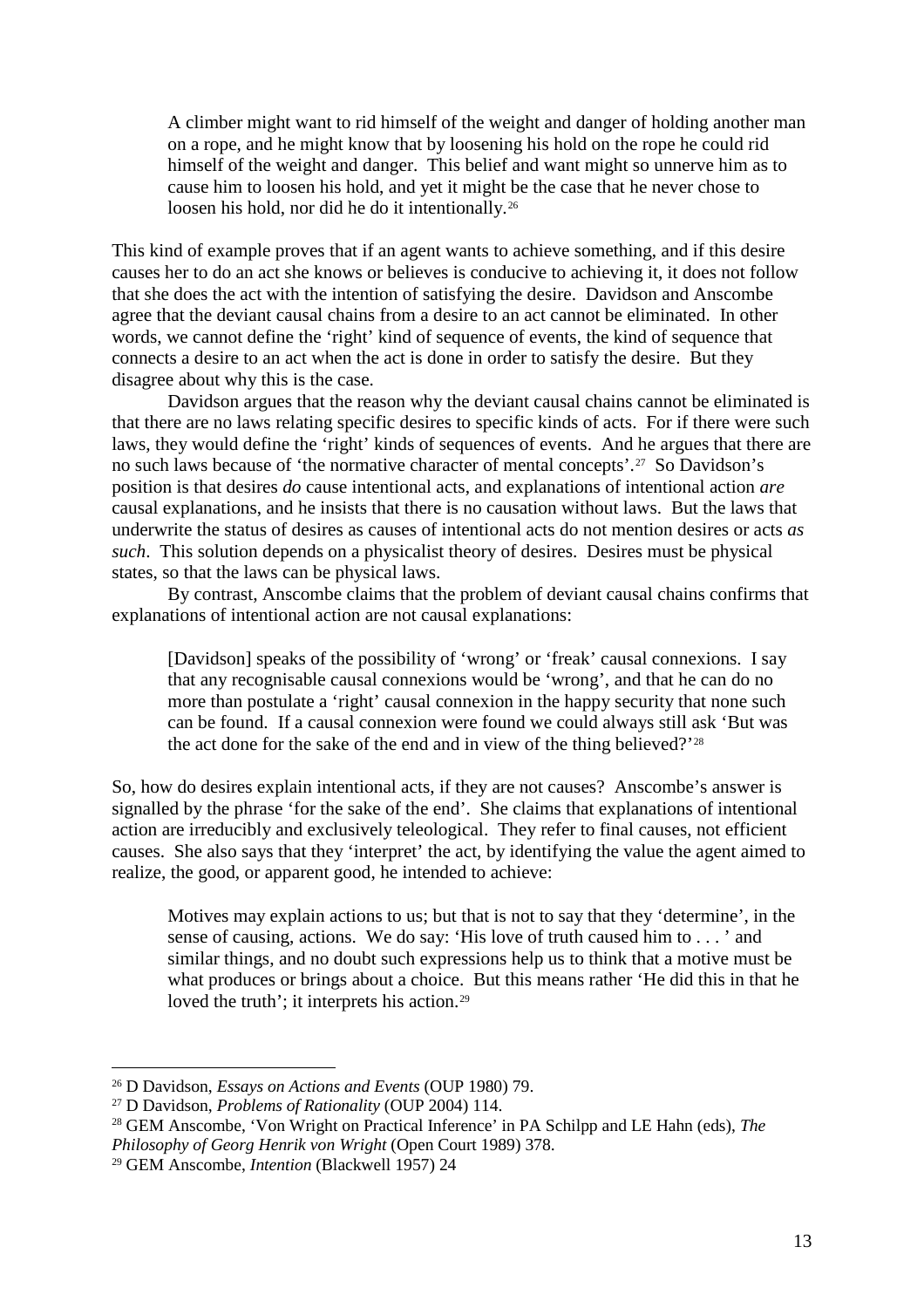But the claim that goals are perceived goods—the so-called 'guise of the good' thesis—is a separable feature of Anscombe's view, and I shall not discuss it here.

In *AKW*, I argue that both Davidson and Anscombe misdiagnose the problem of deviant causal chains. It is not really a problem about intentional action in particular, and it is not explained by 'the normative character of mental concepts', nor by the difference between final and efficient causes. The problem arises because a desire is a disposition, and *every*  disposition can be connected to the kind of act or event that manifests it by a deviant causal chain. I make use of Molière's famous example of a disposition, the *virtus dormitiva*, to illustrate this point:

A man might take a soporific drug before driving, and the drowsiness induced by the drug might make him crash the car and knock himself unconscious. If this happened, he would lose consciousness because he took the drug, but the exercise of its *virtus dormitiva* would be pre-empted by the crash. (*AKW* 116)

Hence, if Anscombe and Davidson are right in thinking that the deviant causal chains from a desire to an act cannot be eliminated, this is a corollary of the more general fact that powers or dispositions cannot be reduced to regularities or laws—*contra* Armstrong, they are not 'congealed hypothetical states of affairs'—and the exercise of a disposition cannot be defined as a specific kind of sequence of events.

However, while the problem of deviant causal chains is not specifically about teleology, we cannot explain the nature of desire without employing the idea of an end or goal. For desires are dispositions, dispositions are defined by specifying how they are manifested, and desires are manifested in purposive or goal-directed behaviour. In fact, a desire is manifested in two main ways: first, by behaviour aimed at satisfying it, i.e. at doing what it is a desire to do, or getting what it is a desire to get; and second, by feeling glad, pleased or relieved if the desire is satisfied, and sorry, displeased or disappointed if it is frustrated. When I explain this in *AKW*, I add the following observation about the manifestation of desire, which is germane to Mayr's argument, as we shall see:

Pleasure at a desire's satisfaction and displeasure at its frustration can in turn be manifested in behaviour that is not purposive, as when a child claps her hands with delight or stamps her foot with annoyance, so these kinds of behaviour are also indirect manifestations of the desire that is satisfied or frustrated. (AKW 107*f*)

In sum, I maintain that a desire *is* a causal factor, like any disposition, but it is a disposition of a special kind, because it is manifested in goal-directed behaviour, and in the direct and indirect hedonic reactions I have just described. If this is on the right lines, we are not forced to choose between Davidson's view that explanations of intentional action refer to efficient causes and Anscombe's view that they refer to final causes, since they do both.

Mayr agrees with some parts of this argument. He agrees that desires are dispositions, and that every disposition can be connected to the kind of act or event that normally manifests it by a deviant causal chain. But he does not accept that the existence of deviant causal chains between desires and intentional acts is *completely* explained by these two facts. He presents an example of a professor named Jane who informs the candidate she favours that he has been selected for a scholarship:

Very enthusiastically and in a very friendly tone of voice, Jane immediately tells him: 'Jim, you have got the scholarship.'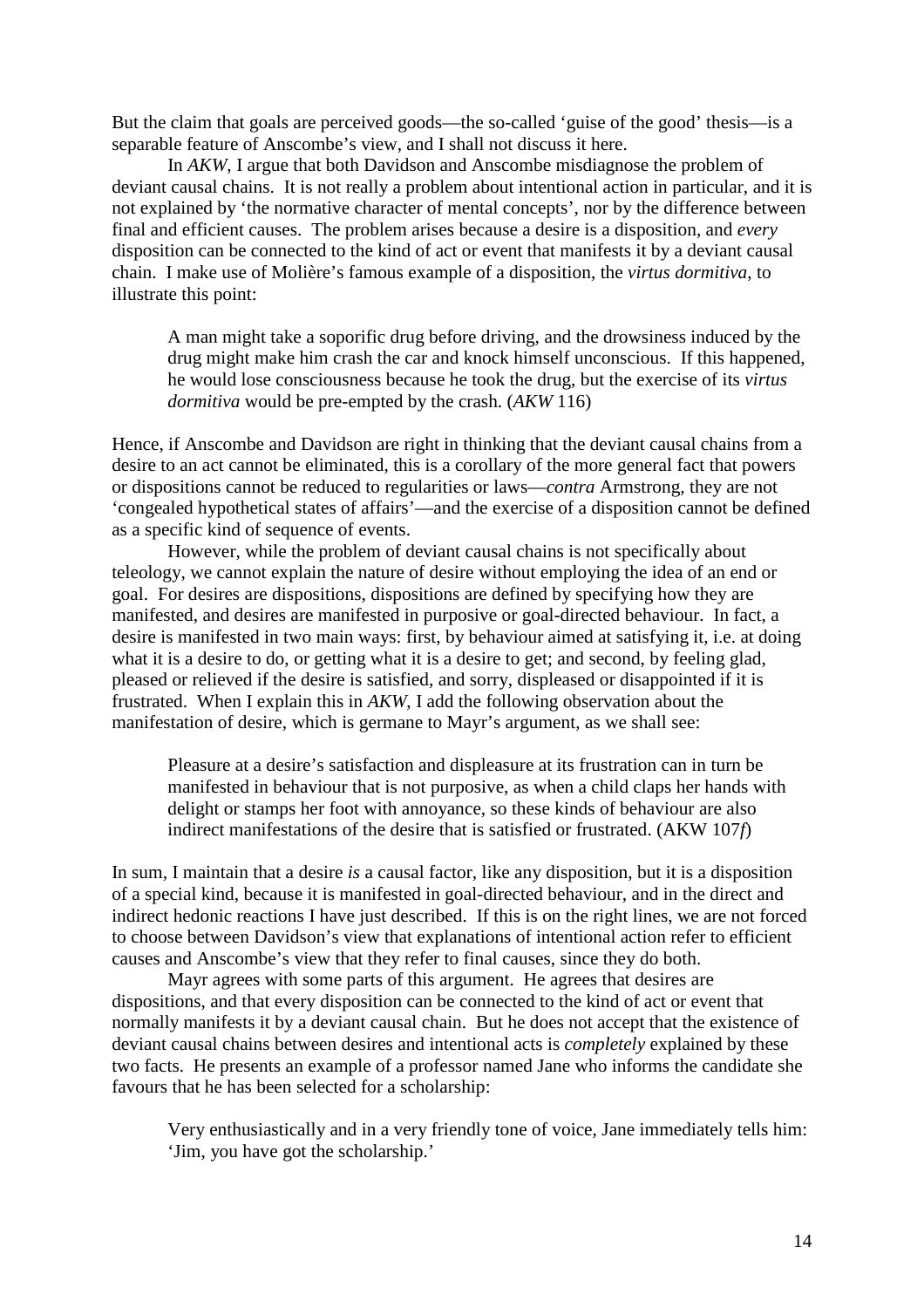Since Jane is not the kind of person who allows her personal wishes to influence her choice, it is the tone in which she says this, rather than her act of saying it itself, that is due to her desire that Jim should get the scholarship. However, the act of informing Jim that he has got the scholarship does have the effect that her desire for this outcome is satisfied, because the scholarship is within her gift. Mayr says—rightly, in my view—that this is a case where 'a desire is manifested in a goal-directed action which contributes to fulfilling the desire, even though [the agent] does not act in order to satisfy this desire'.

Now remember Anscombe's remark: 'If a causal connexion were found we could always still ask "But was the act done for the sake of the end and in view of the thing believed?"' Mayr's example shows that we can still ask this question, even if the act is not only caused by the desire, like the climber loosening his hold on the rope, but also expresses it—or at least its manner of performance does so—*and* is intentional, *and* conducive to satisfying the desire. Mayr concludes that the problem of deviant causal chains between desires and acts 'is not just an instance of a more general phenomenon concerning the relation between dispositions and their manifestations'. So it is a mistake to imagine that if desires are dispositions, this fact alone 'fully resolves the problem of deviant causal chains, thereby allowing the causalist to win the debate by vindicating his claim at least in letter (if not in its original spirit)'.

I agree with Mayr, right up to the last step: 'thereby allowing the causalist to win the debate …' In particular, I agree that an act which manifests a desire need not be done in order to satisfy it.<sup>[30](#page-14-0)</sup> In fact, I make this point explicitly in *AKW*, when I point out that nonpurposive behaviour expressing pleasure at a desire's satisfaction or displeasure at its frustration, such as the child's behaviour described above, is an indirect manifestation of the desire. I also agree that Mayr's example shows that an act whose manner of performance manifests a desire need not be done in order to satisfy it, even if the act is intentional and conducive to satisfying the desire. And I agree that the mere fact that desires are dispositions does not by itself 'fully resolve the problem of deviant causal chains', in other words, it does not fully explain the difference between an act's being caused by a desire and an act's being done in order to satisfy a desire. The full explanation involves a substantial account of the kind of disposition a desire is. I stand by the account I propose in *AKW*—which is sketched very briefly above—although I agree with Mayr that there is scope to clarify and elaborate it.

But as far as I can see, none of this casts any doubt on my contention that the problem of deviant causal chains is not a problem about desires and intentional acts in particular, since *every* disposition can be connected to the kind of act or event that manifests it by a deviant causal chain; or my claim that if the deviant causal chains from a desire to an act cannot be eliminated, this is a corollary—an immediate consequence—of the more general fact that powers or dispositions cannot be reduced to regularities or laws. Nor does Mayr's example show that the causalist's claim cannot be vindicated 'at least in letter (if not in its original spirit)'. In fact, it wasn't my intention to side with either party in the debate. As I have said, I think both sides are partly right and partly wrong. But if the question is simply whether an explanation of an intentional act that identifies the desire it was meant to satisfy is a causal explanation, then Davidson was right. For a desire is a disposition, and a disposition is a causal factor. So the explanation that identifies the desire must be a causal explanation.

<span id="page-14-0"></span><sup>&</sup>lt;sup>30</sup> Mayr seems to attribute the opposite opinion to me when he says that according my view, 'the cases in which an agent acts on a desire he has are precisely those cases in which the desire is manifested (and, perhaps, some uncontroversial further conditions are fulfilled)'. But it is hard to be sure, because he does not explain what 'uncontroversial further conditions' he has in mind.